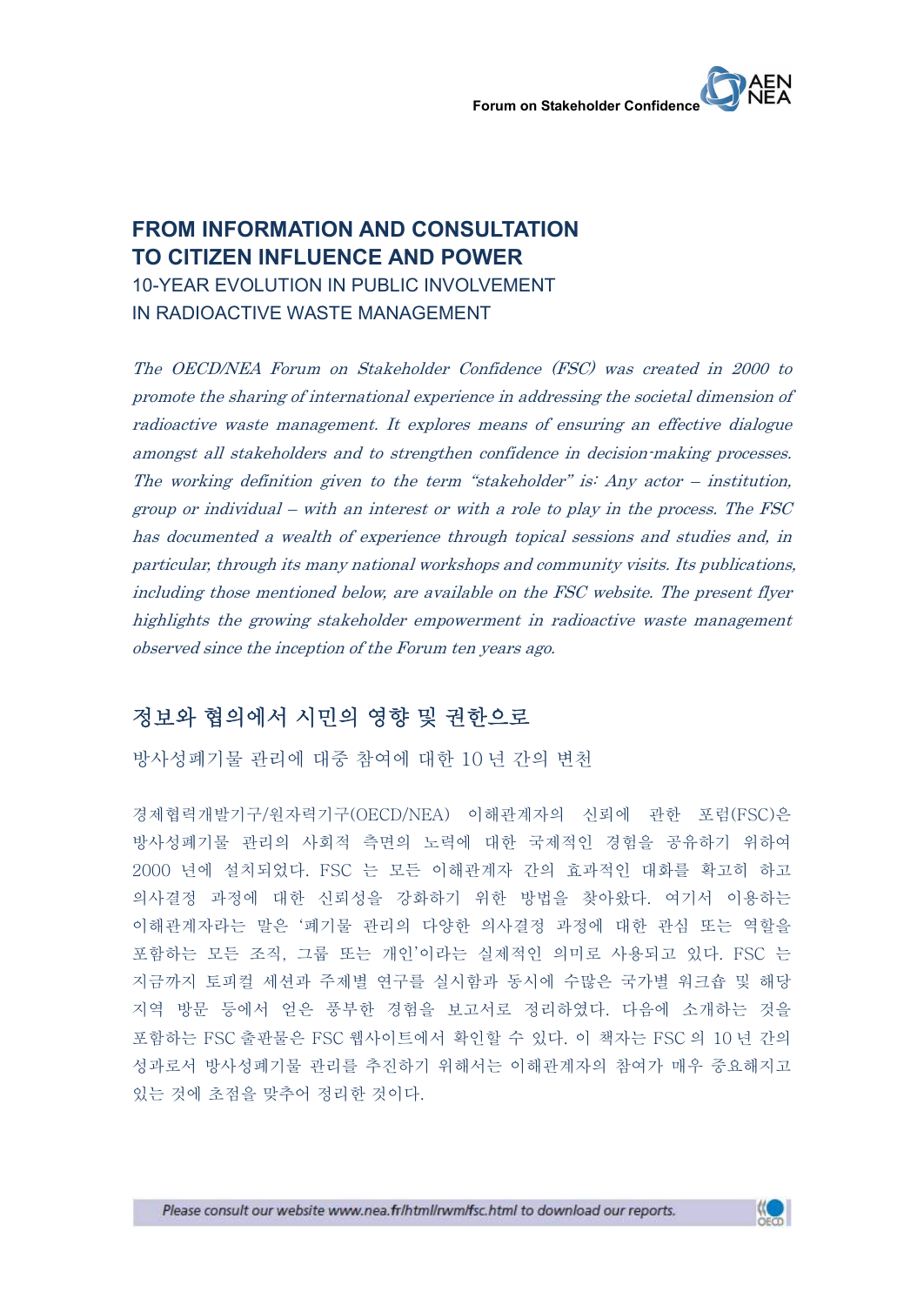#### **Background**

National radioactive waste management programmes are in various phases of siting final management facilities and rely on different technical approaches for different categories of waste. In all cases, it is necessary for institutional actors and the potential or actual host communities to build a meaningful, workable relationship. Four FSC studies, based on the analysis of actual experience by practitioners and social scientists, furnish a detailed picture across the decade of how these relationships have been envisioned and built up.

#### 배경

각 국의 방사성폐기물 관리 계획은 최종 처분장 건설을 위한 다양한 단계에 있으며,<br>폐기물의 종류나 특징을 고려하여 다양한 기술적 접근방식이 적용되어 있다. 그러나 어떠한 경우에도 처분의 실시 측과 그것을 받아들일 가능성이 있는 지역 또는 실제 받아들일 지역과의 의미있는 실효적인 관계를 구축할 수 있어야 한다. 사회과학 전문가 등의 실제 경험을 바탕으로 FSC 4 건의 연구(아래)는 지난 10 년 동안 이러한 관계가 어떻게 고려되고 구축되어 왔는지를 밝히고 있다.

- · A 2003 report "*Public Information, Consultation and Involvement in radioactive waste management*" (based on a 1999-2002 survey) documents how waste management organisations developed their credibility and more effective means of communicating with technical and non-technical audiences.
- · 2003 년 보고서 '방사성폐기물 관리의 대중 정보, 협의 및 참여(1999-2002 년 조사 기준)'는 폐기물 관리 조직이 스스로의 신뢰성을 쌓고 기술자들과 비기술자와의 더 효과적인 의사소통을 위한 수단을 어떻게 개발해 왔는지에 대해 설명한다.
- · A 2004 report "*Learning and Adapting to Societal Requirements*" synthesises countries' experience of relationship-building.
- · 2004 년 보고서 '사회적 요구에 대한 학습과 적용'에는 관계 구축에 관한 각 국의 경험이 정리되어 있다.
- · A 2007 study "*Fostering a Durable Relationship between a Waste Management Facility and its Host Community*" summarises the expectations for sustained improvements to the quality of life of the affected communities and host regions, beyond the endowment of immediate economic benefits.

Please consult our website www.nea.fr/html/rwm/fsc.html to download our reports.

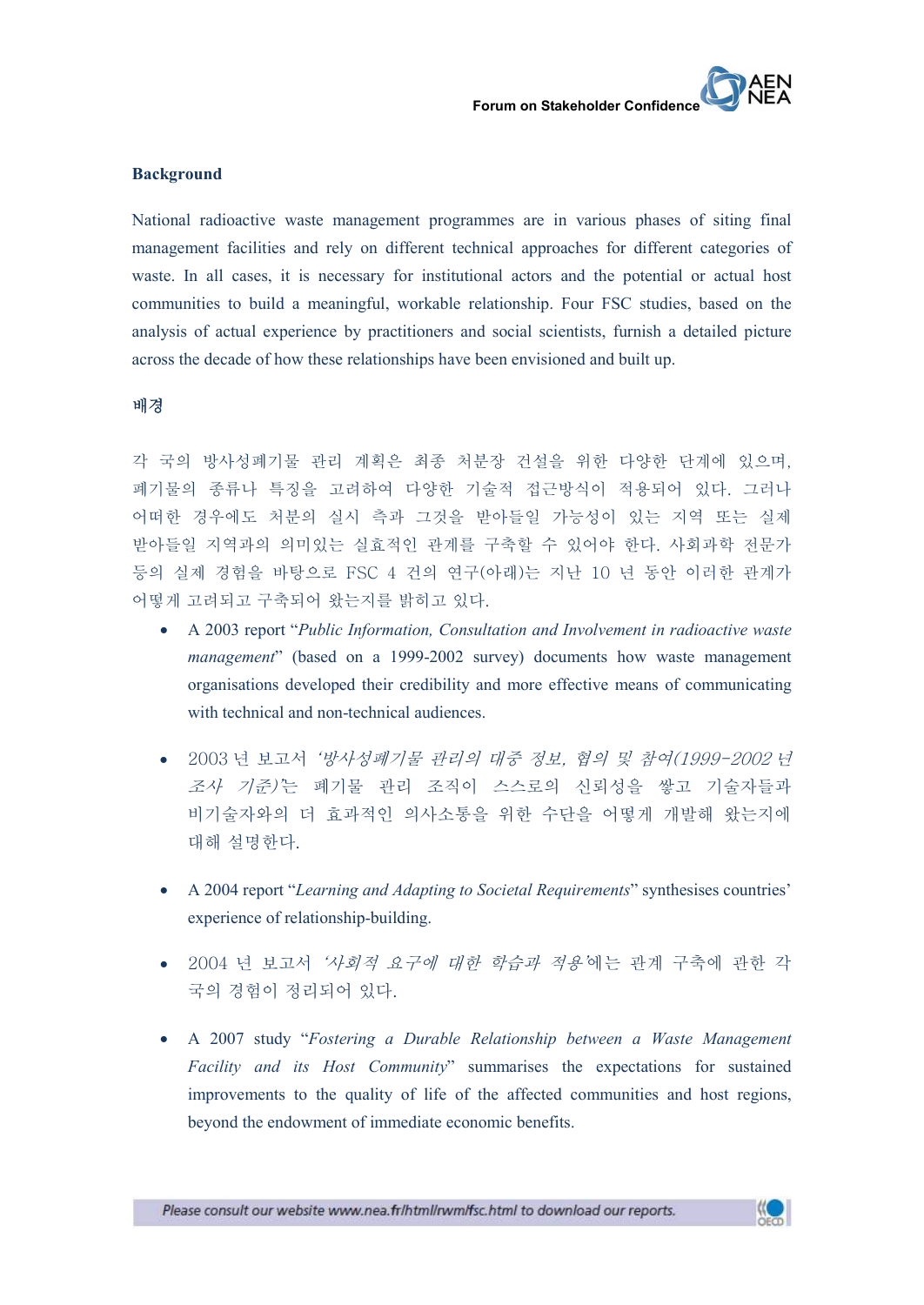

- · 2007 년 연구'폐기물 관리시설과 그것을 받아들이는 지역과의 지속적인 관계의 구축'에서는 당면한 경제적인 보상으로는 충당할 수 없는 지역 주민 또는 지역사회의 삶의 질 향상에 대한 기대에 관하여 정리되어 있다.
- · Finally, a 2010 study "*Partnering for Long-Term Management of Radioactive Waste*" (based on a 2008-09 survey), documents the approach taken in each country and the evolution of partnership arrangements.
- · 그리고 2010 년의 연구 '방사성폐기물의 장기 관리의 제휴(2008-2009 년 조사 기준)'에는 각 국에서 채택된 접근과 공생 관계의 변천에 관하여 설명되어 있다.

**Openness, transparency, technical competence** and **procedural equity** are identified in the 2003 "*Public Information..."* report as necessary conditions for public acceptance of waste management programmes. The importance of those elements has been confirmed in the subsequent years.

2003 년 보고서에는 폐기물 관리계획이 사회적으로 수용되기 위한 필요조건으로 공개성, 투명성, 기술능력 및 절차의 공정성을 들고 있다. 이러한 중요성은 그 후에 확인되어 오고 있다.

In "*Learning and Adapting...*" (2004), the **partnership approach** is cited further as a practical method for effective collaboration with local communities and informed consent.

2004 년 보고서에서는 협력적 접근방식이 현지 주민의 실효적인 협력과 사전 동의를 얻기 위한 효과적인 수단으로 자리매김하고 있다.

"*Fostering a Durable Relationship...* " (2007) highlights **innovations** in siting processes and in facility design that add value to the facility both in the short- and in the long-term. An FSC flyer, available online, summarises these findings.

2007 년 보고서는 부지선정 과정과 폐기물 관리시설의 설계에서 장단기 모두의 관점에서 시설에 부가가치를 주는 새로운 개념에 대해 정리하고 있다. 이것들의 정보를 담은 FSC 소책자는 웹에서 구할 수 있다.

"*Partnering for Long-term Management...*" (2010) defines further the basic components of the partnership approach: **volunteerism,** a form of **veto,** various administrative formats of **collaboration with communities**, and **community benefits**. An FSC flyer, available online, summarises how these components may contribute to positive outcomes of the dialogue.

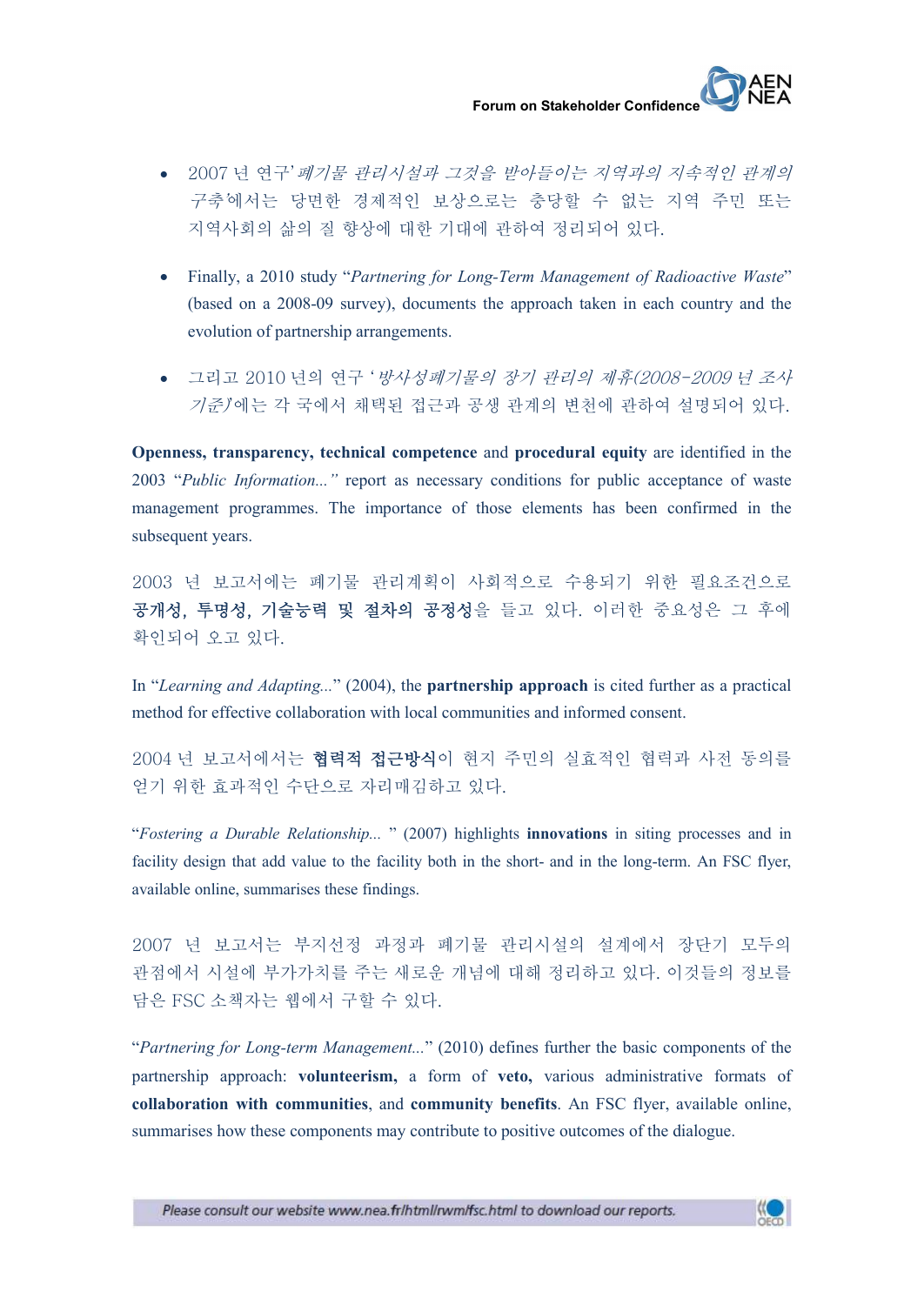

2010 년 보고서는 협력적 접근방식의 구성요소로서 **자유지원제, 거부권 행사,**<br>**지역사회와의 협력에 관한 각종 행정절차, 지역혜택** 등에 대해 상세히 검토하고 있다.<br>이러한 요소가 대화를 효과적으로 진행시키면서 어떻게 도움이 되는지 정리한 FSC 소책자는 웹에서 구할 수 있다.

#### **Comparative Findings across the Decade**

## 10 년간의 변천

*Collaboration.* In the early study many countries reported the establishment of local citizen committees, e.g. local liaison and information and monitoring groups. Their main tasks included conveying information to the inhabitants, airing community concerns and providing input to the decision-making process. In general, such committees had little effective influence on the decisions regarding site, waste management concept or facility design. The 2010 report observes that a variety of partnership organisations (e.g. NGOs, local government associations, units within or around local/regional governments) have been or are being set up in an increasing number of countries. Most often such organisations build their own expertise and influence the implementer's work. They also collect, process and disseminate information on the facility and its impacts, monitor other players' performance and advise local governments. The result of collaboration is mutual learning on the part of the community and the decision makers.

*협력 :* 초기 연구에서는 많은 나라들이 지역 주민으로 구성된(지역의 협의, 정보공유,<br>모니터링 등을 수행함) 위원회의 설치에 대해 보고하고 있다. 이들의 주요역할은 주민에 대한 정보 제공, 지역의 우려 공표, 의사결정 과정에 필요한 정보 제공 등을 포함한다. 일반적으로 이러한 위원회가 부지 및 폐기물 관리 개념 또는 시설의 설계 등에 실질적인 영향을 미치지는 않았다. 한편 2010 년 보고서에서는 많은 국가에서 협력을 중시한 조직(NGO, 지역사회, 지방자치단체 관련 기관 등)이 존재하며, 향후 설립이 예정되어 있는 것으로 나타나고 있다. 이러한 조직의 대부분은 스스로 전문지식을 가지고 실시 주체의 업무에 영향을 미친다. 또한 그들은 시설과 그 영향에 대한 정보를 수집, 정리, 공개하고 다른 관계자의 역량을 관찰하여 지방자치단체에 조언하기도 한다. 이 결과는 지역사회 및 의사결정의 지식이 된다.

*Community benefits.* Community benefits include empowering measures, such as financial resources to pay the expenses of collaboration and to hire the communities' own experts, and socio-economic benefits aimed at compensating for potential losses and making host communities better off. The 2003 report did not explicitly address the issue of community benefits, although in some cases it did give information about community empowerment measures (e.g. the funding of collaborative research in the USA). The 2010 publication reports a

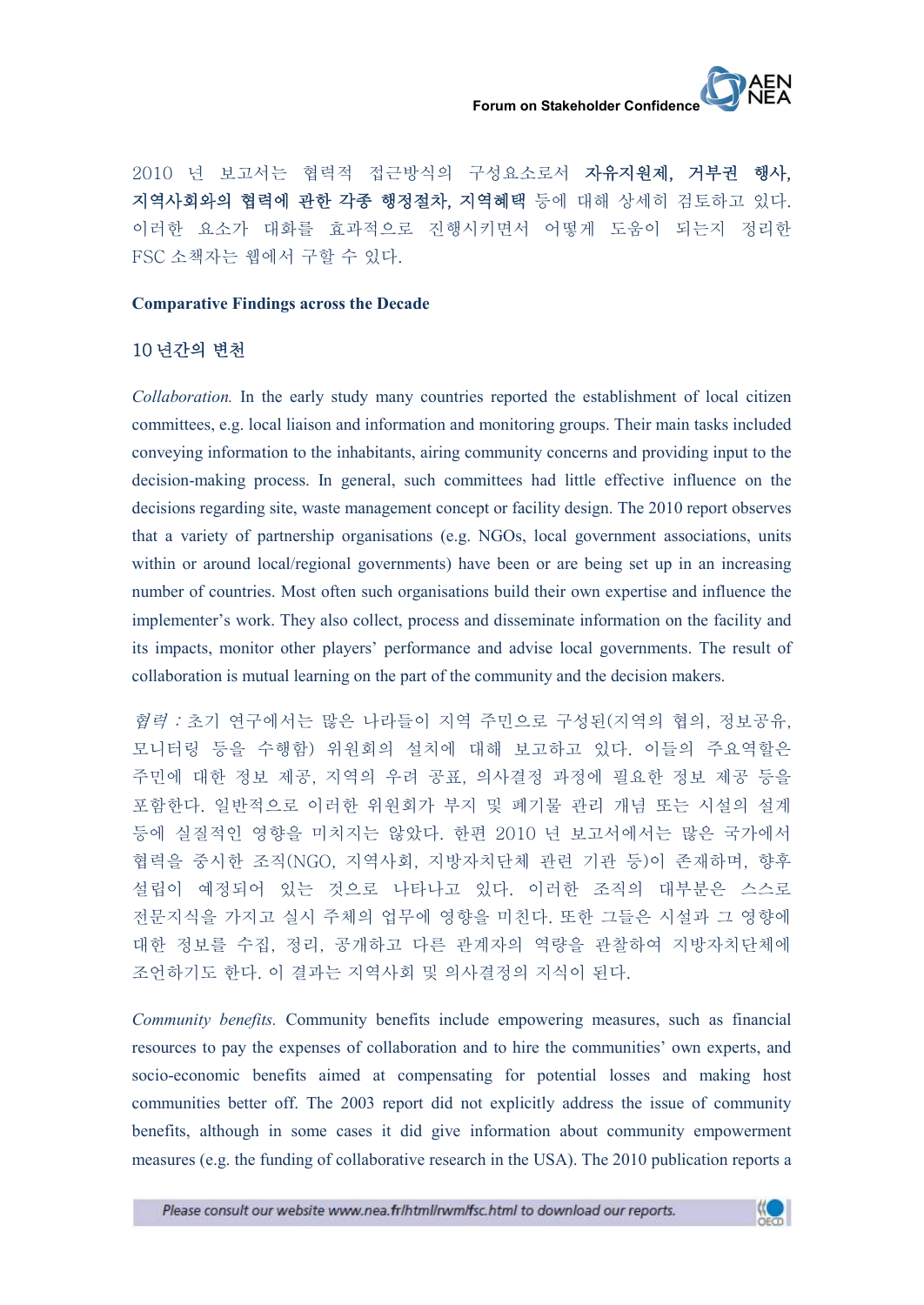wide range of community benefits and it stresses that these benefits have to be integrated and adjusted to the needs of the host community. It also emphasises that community benefits have to contribute to the sustainable development of the affected region.

지역사회에 혜택 : 지역사회에 대한 혜택은 협력에 따른 지출과 전문가 고용에 필요한 경비를 충당하는 재정지원, 잠재적인 손실을 보전하고 지역 진흥을 가져올 수 있는 사회경제적인 지원 같은 형태로 나타난다. 2003 년 보고서는 지역사회의 혜택에 대해 특기하고 있지는 않지만 어떤 경우는 지역사회에 권한을 부여하는 방법에 대해 기술하고 있다. (미국의 공동 연구 재정 지원 등) 2010 년 보고서는 지역 사회의 혜택에 대해 폭넓게 설명하고, 이러한 혜택이 지역사회의 뜻에 따르도록 집약되고 조정되어야만 한다고 하고 있다. 또한 이 보고서에서는 지역사회에 혜택이 관계 지역의 계속적인 진흥에 이바지하는 것이어야 한다는 것도 강조하고 있다.

Volunteerism : At the time of the  $2003$  report, site selection processes based on volunteerism had already been launched in several countries. The site selection processes were only in their initial phases, however, and it was not clear if this approach would lead eventually to the identification of suitable sites. The 2010 publication observes that volunteerism has been applied in the majority of the investigated countries and that in most cases it appears successful in bringing the siting process to a satisfactory close.

자유지원제 : 2003 년 보고서가 작성될 당시 이미 여러 나라에서 자유지원제에 따라 부지선정 과정이 시작되고 있었다. 그러나 부지선정 과정은 아직 초기단계에 있으며 이 과정을 통해 실제로 적절한 부지가 선정될 수 있는지 여부는 불분명했다. 2010 년 보고서에서는 조사 대상이 된 국가의 대부분에서 자유지원제를 기반으로 부지선정 절차가 채용되어 그 대부분이 성공적으로 끝나려고 하고 있는 것이 기술되어 있다.

*Veto arrangements.* The 2003 report investigated the impacts of formal veto rights granted to local or regional governments. It observed that such rights are likely to increase public confidence. The 2010 publication also analysed cases where veto power was assured to volunteer communities on only an informal basis. The study concludes that, whether formal or informal, when a veto right can be accorded it is an important factor in achieving local support.

거부권 행사 : 2003 년 보고서는 지역 또는 지방 정부에 공식적인 거부권을 부여하는 것에 대한 영향을 검토하여 이 권한 부여가 대중의 신뢰를 높일 것으로 보고 있다. 2010 년 보고서도 해당(자원 봉사자) 지역사회에 비공식이면서 거부권을 보장한 예에 대해 조사를

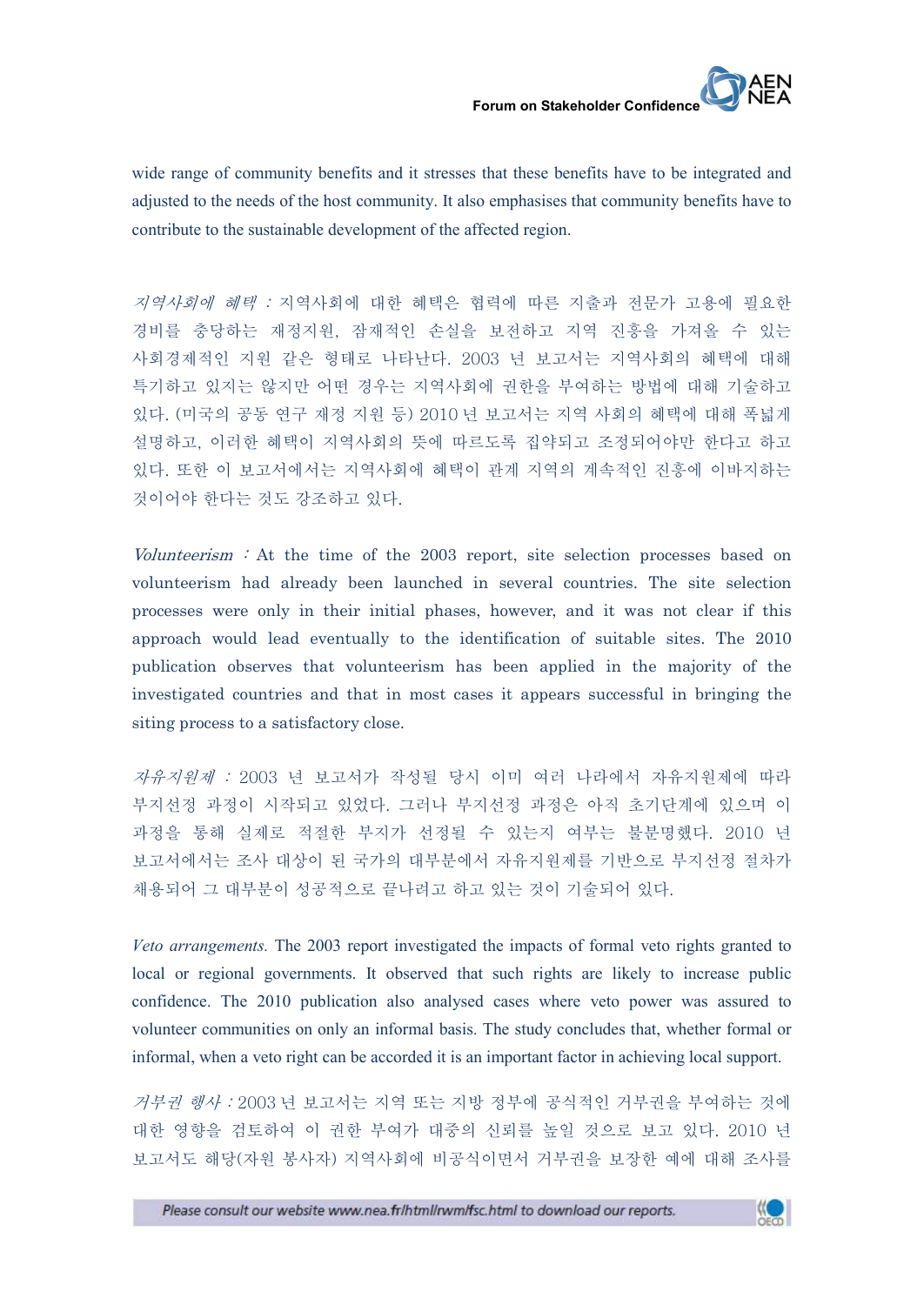

실시하고 있다. 그 결과 공식/비공식을 불문하고 거부권 부여가 지역사회의 지지를 얻는데 중요하다고 되어 있다.

### 10 Years On: A Leap from Tokenism to Real Participation

### 10 년의 변천 : 형식주의에서 진정한 참여로

The "ladder of citizen participation" proposed and elaborated by Arnstein in 1969 provides a relevant framework to compare approaches or study evolution in public involvement (see figure). It can be observed that the focus on *partnership* in the survey responses published in 2010 is two rungs higher on the participation ladder than the focus on information and consultation reported in 2003, and it indicates an important leap from a form of "tokenism" towards a form of "citizen power".

1969 년 Arnstein 이 제창한 '시민 참여의 사다리'(부도)는 대중 참가의 변천에 관한 연구와 접근방식의 비교에 적합한 시스템을 제공한다. 이 사다리에 의하면 2010 년에 결과가 공표된 조사의 초점이 된 파트너십은 2003 년에 결과가 공표된 조사의 초점이 된 정보와 협의보다 2 단 위에 있으며, '형식주의'에서 '시민의 힘'으로 중요한 도약이 있었다는 것을 보여준다.

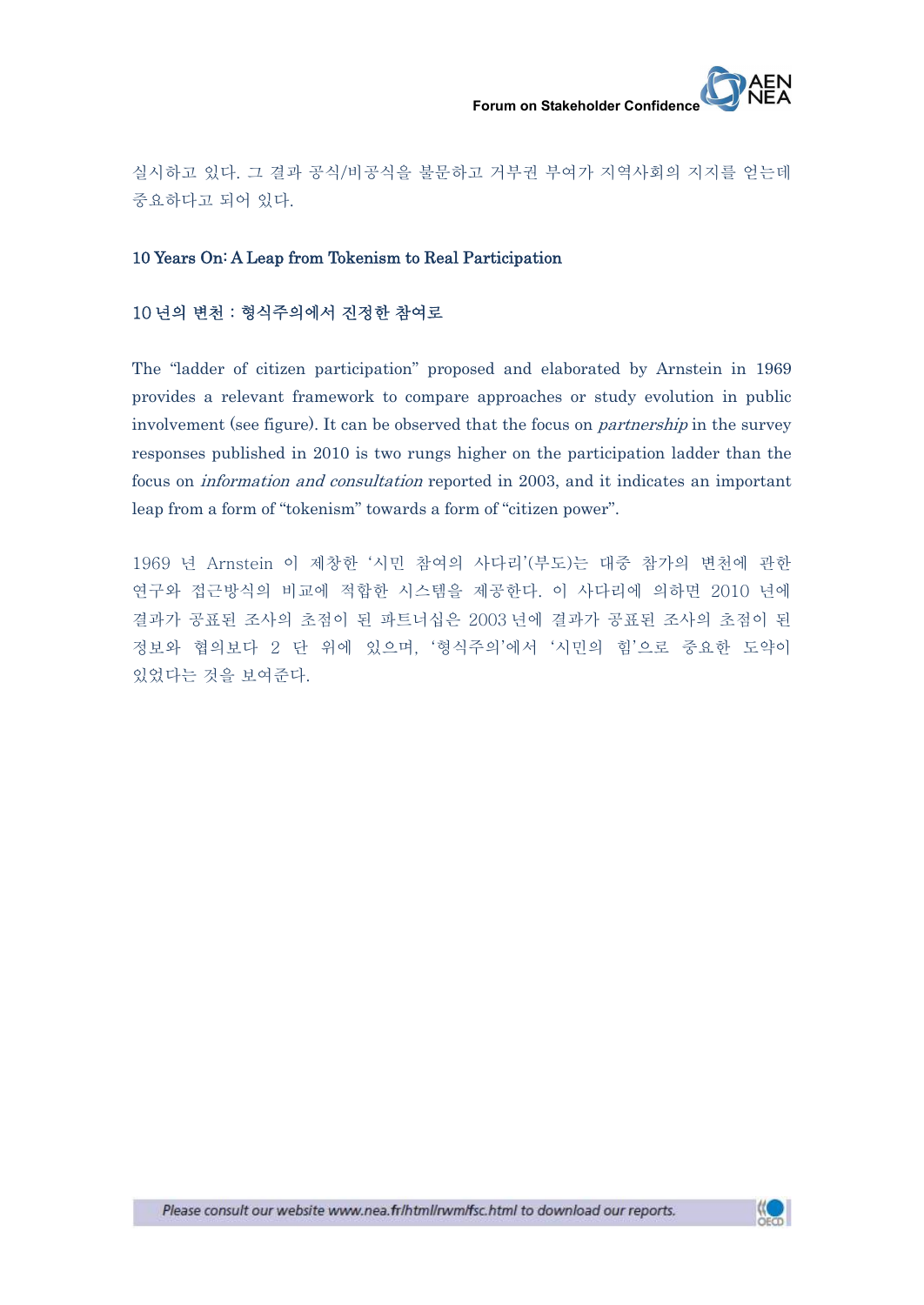

At the higher rungs of the ladder power is reapportioned through negotiation between citizens and decision makers. They agree to share planning and decision-making responsibilities through such structures as joint policy boards, planning committees and mechanisms for resolving impasses.

이 사다리 높은 단에서는 시민과 의사결정자와의 대화에 의해 권한이 재분배되는 것이다.<br>양 측은 공동 의사결정 조직, 계획위원회 또는 어려움을 해결할 수 있는 방법 등의 시스템을 통해 계획의 입안과 의사결정에 대한 책임을 분담하는 것에 대하여 동의한다.

*IMPORTANT CHANGES HAVE TAKEN PLACE IN CITIZEN PARTICIPATION FOR RADIOACTIVE WASTE MANAGEMENT IN THE PAST DECADE: A SHIFT FROM INFORMATION AND CONSULTATION TOWARDS CITIZEN INFLUENCE AND POWER, AND A SHIFT FROM OVERT CONFLICT OR RESIGNED ACCEPTANCE TO VOLUNTEERING AND COLLABORATION BY LOCAL COMMUNITIES. OVERALL, THERE IS RECOGNITION OF THE LEGITIMACY OF COMMUNITY EMPOWERMENT MEASURES AND SOCIO- ECONOMIC BENEFITS, AND THERE EXIST NOW A GREAT VARIETY OF ADMINISTRATIVE FORMATS FOR COLLABORATION. NEW IDEALS AND BASES FOR COLLABORATION HAVE ALSO EMERGED. THESE ARE:*